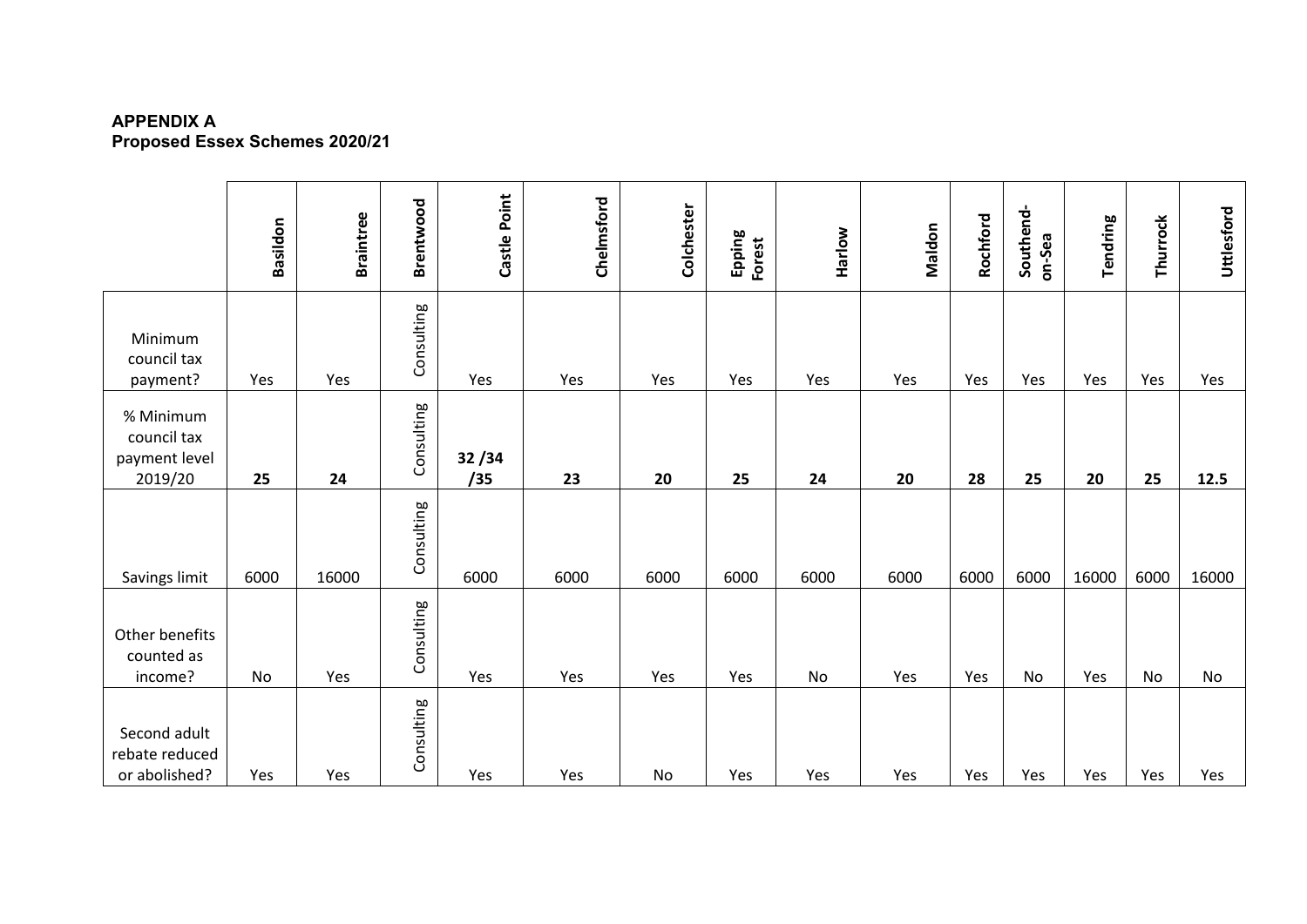| Changes made<br>to non-<br>dependent                                  |                          |                                         |                          |            |                          |                      |       |                          |                          |                          |                          |                          |                          |           |
|-----------------------------------------------------------------------|--------------------------|-----------------------------------------|--------------------------|------------|--------------------------|----------------------|-------|--------------------------|--------------------------|--------------------------|--------------------------|--------------------------|--------------------------|-----------|
| deductions<br>Support<br>restricted to a<br>particular<br>council tax | Yes                      | Yes                                     | Yes<br>Consulting        | Yes        | Yes                      | No                   | No    | No                       | Yes                      | Yes                      | Yes                      | Yes                      | No                       | <b>No</b> |
| band?                                                                 | $\mathsf{No}$            | Yes                                     |                          | Yes        | Yes                      | Yes                  | Yes   | No                       | Yes                      | Yes                      | Yes                      | No                       | No                       | No        |
| <b>Council Tax</b><br>band support<br>is restricted to                | n/a                      | D                                       | Consulting               | D          | D                        | D                    | D     | n/a                      | D                        | D                        | D                        | $\overline{\phantom{a}}$ | $\overline{\phantom{a}}$ |           |
| Introduce<br>minimum<br>council tax<br>support<br>payment?            | Yes                      | No                                      | Consulting               | Consulting | <b>No</b>                | Yes                  | Yes   | <b>No</b>                | <b>No</b>                | <b>No</b>                | <b>No</b>                | <b>No</b>                | No                       | Yes       |
| Minimum<br>weekly council<br>tax support<br>payment                   | $\overline{\phantom{a}}$ | $\overline{\phantom{a}}$                | $\overline{\phantom{a}}$ | 50p-£2     | $\overline{\phantom{a}}$ | $\overline{a}$<br>£2 | £0.50 | $\overline{\phantom{a}}$ | $\overline{\phantom{a}}$ | $\overline{\phantom{a}}$ | $\overline{\phantom{0}}$ | $\overline{\phantom{a}}$ | $\overline{\phantom{a}}$ | £2.00     |
| Taper rate                                                            | $N/A -$<br><b>Banded</b> | 24%                                     | Consulting               | 20%        | 20%                      | 20%                  | 20%   | 20%                      | 20%                      | 20%                      | 20%                      | 20%                      | 20%                      | 20%       |
| Changes made<br>to conditions<br>around                               |                          | £40 per<br>week<br>disregard<br>for all |                          |            |                          |                      |       |                          |                          |                          |                          |                          |                          |           |
| starting work?                                                        | No                       | claimants                               | Yes                      | Yes        | Yes                      | No                   | No    | Yes                      | No                       | No                       | No                       | No                       | Yes                      | Yes       |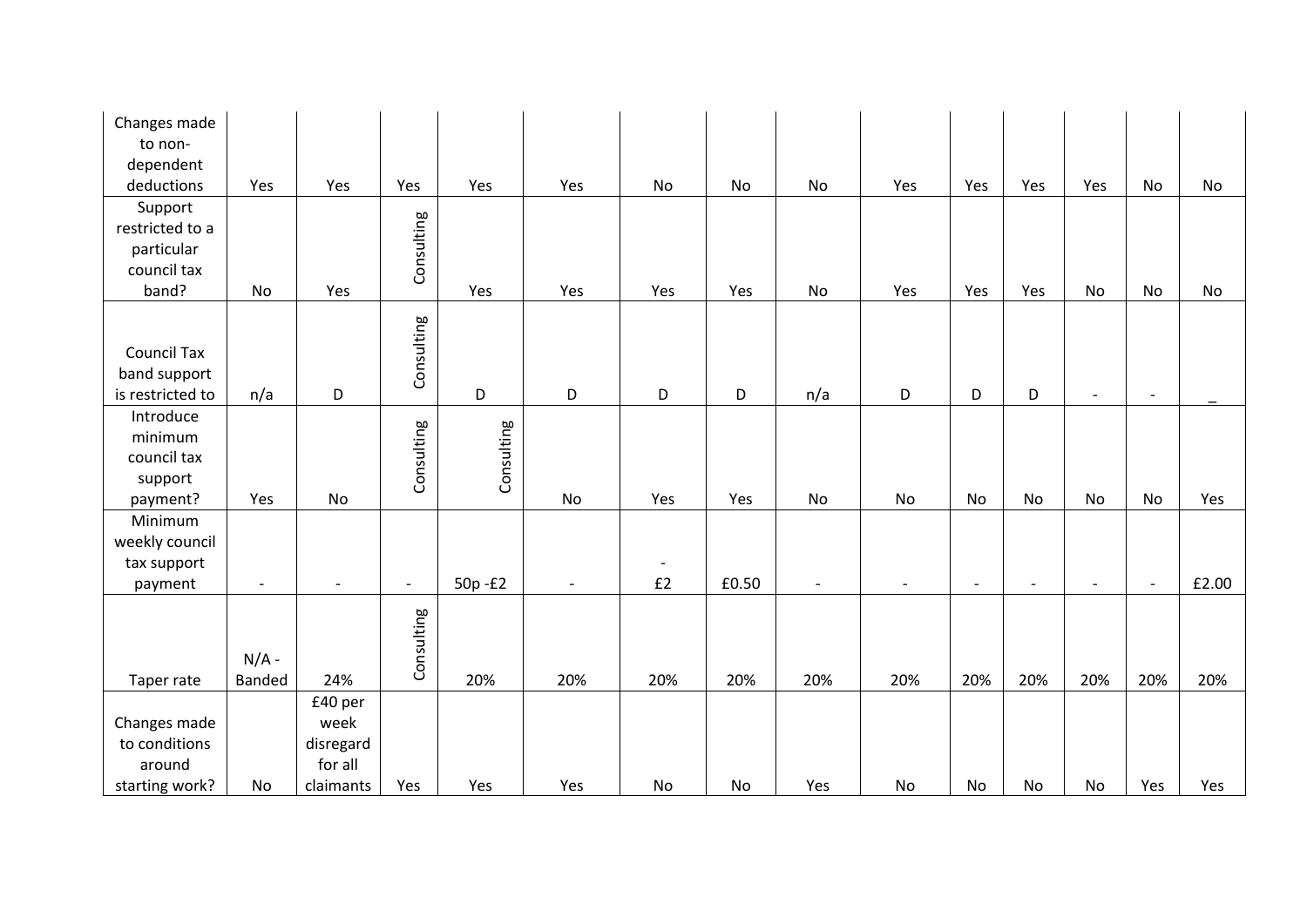| Hardship fund                                  | Yes | Yes       | Yes        | Yes | Yes       | No  | Yes | Yes       | Yes | Yes | Yes | <b>No</b> | No  | Yes       |
|------------------------------------------------|-----|-----------|------------|-----|-----------|-----|-----|-----------|-----|-----|-----|-----------|-----|-----------|
| Mirror all<br>changes in<br>Housing<br>Benefit | No  | Yes       | Consulting | Yes | No        | No  | Yes | Yes       | yes | yes | Yes | <b>No</b> | No  | yes       |
| Remove Family<br>Premium                       | Yes | yes       | Consulting | Yes | No        | Yes | Yes | No        | yes | yes | Yes |           | No  | yes       |
| Changes to<br>Minimum<br>Income Floor          | No  | Yes       | Yes        | No  | Yes       | No  | yes | yes       | yes | yes | Yes | yes       | No  | yes       |
| Dependents<br>reduced to two                   | Yes | <b>No</b> | Consulting | Yes | <b>No</b> | No  | Yes | <b>No</b> | yes | Yes | yes |           | Yes | <b>No</b> |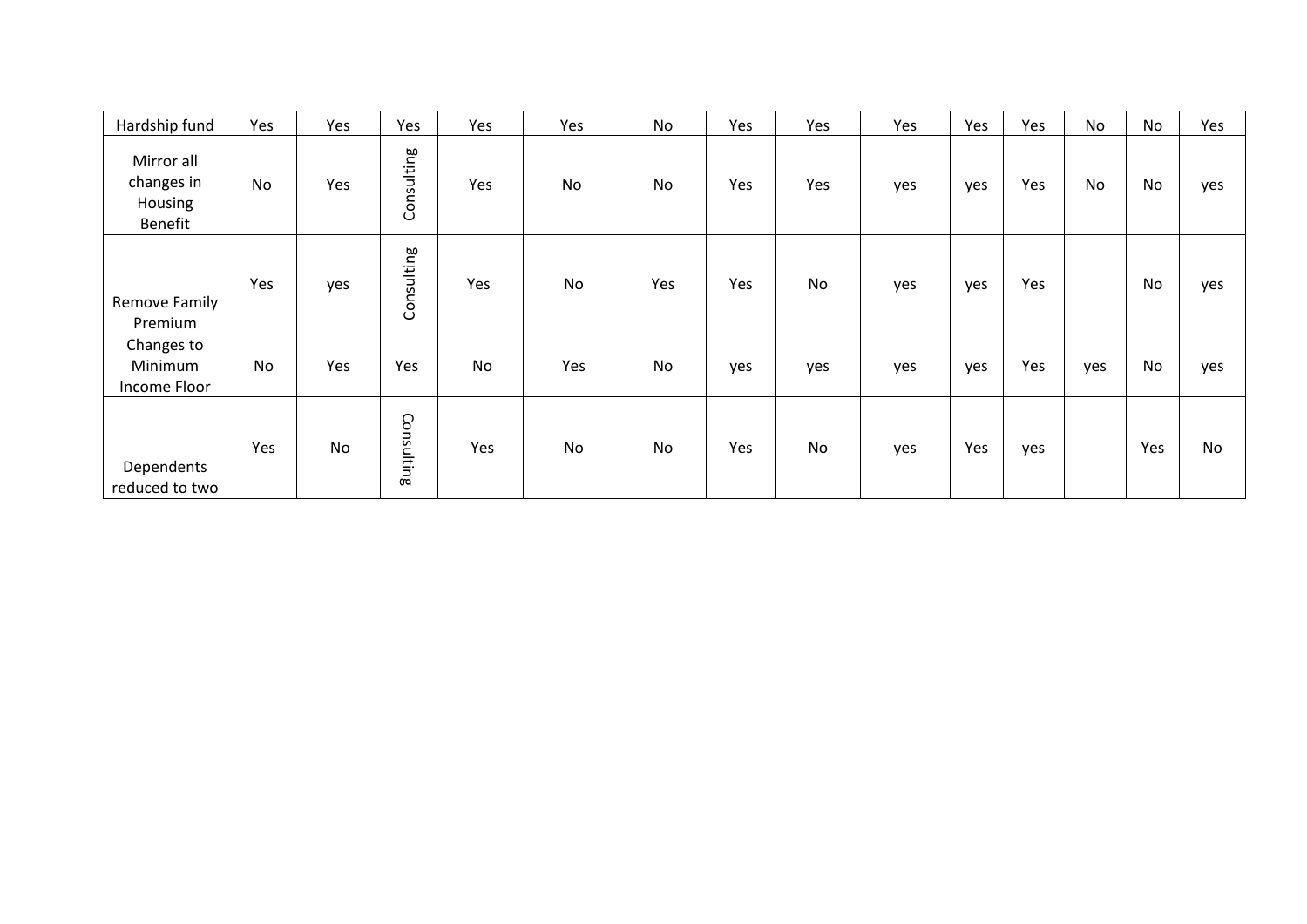| Changes made<br>to backdating<br>rules to one<br>month                                      | No restriction | yes | Consulting | Yes | No,<br>unlimited<br>backdating<br>as long as<br>claim<br>received<br>within a<br>month of<br>first<br>notification<br>of liability<br>and delay<br>notifying<br>liability<br>isn't the<br>claimant's<br>fault | <b>No</b> | No, 3<br>months | Yes | Yes        | Yes | yes | No | Yes | yes       |
|---------------------------------------------------------------------------------------------|----------------|-----|------------|-----|---------------------------------------------------------------------------------------------------------------------------------------------------------------------------------------------------------------|-----------|-----------------|-----|------------|-----|-----|----|-----|-----------|
| Change<br>Temporary<br>Absence rules                                                        | No             | No  | No         | Yes | No                                                                                                                                                                                                            | No        | Yes             | Yes | yes        | yes | yes |    | yes | yes       |
| Disregard the<br>new<br>Bereavement<br>Support<br>payments for<br>working age<br>applicants | Yes            | n/a | Yes        | n/a | Yes                                                                                                                                                                                                           | Yes       | Yes             | Yes | consulting |     |     |    | No  | N/A       |
| Introduce<br>discretion in<br>regards to<br><b>DWP</b><br>notifications                     | N/A            |     |            |     | Yes                                                                                                                                                                                                           | <b>No</b> | Yes             | Yes | consulting |     |     |    | No  | <b>No</b> |